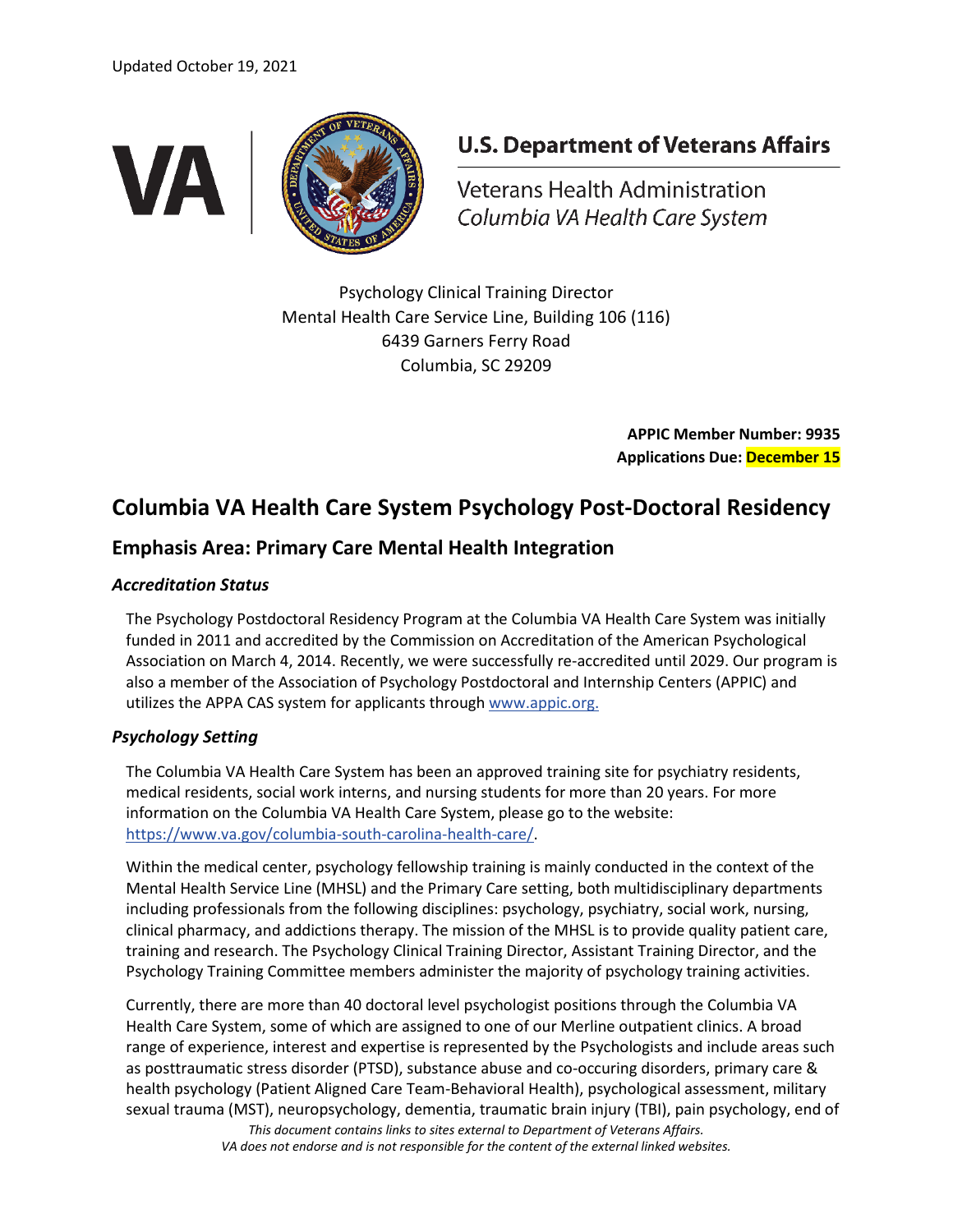life issues, geropsychology, suicide prevention, and serious mental illness. Psychology staff come from diverse academic backgrounds and ascribe to a range of theoretical orientations including cognitive behavioral, psychodynamic, experiential, interpersonal, existential, gestalt, and a hypothesis-driven integrative approach to assessment.

The VA health care system is responding to many national changes in the health care field, including an emphasis on integrating primary care and mental health care and services. The Patient Aligned Care Team (PACT) focus is on providing patient-centered, team-based care and partnering with Veterans to provide whole-person care and promote life-long health and wellness.

The Primary Care-Mental Health Integration (PC-MHI) team is a team of mental and behavioral health experts that coordinates with the rest of the PACT to provide optimal patient care. PC-MHI integrates mental health staff into each PACT, allowing the care team to provide services for depression, anxiety, PTSD, and substance use without needing a separate consult with mental health providers outside of the PACT clinic area. PC-MHI staff also provide services which may assist with management of chronic health conditions and promote general wellness. Our fellowship program provides an emphasis in PC-MHI. The resident will be fully embedded into the PACT team and serve as the primary behavioral health consultant. The resident will have to opportunity to provide same day access for patients and receive referrals via "warm hand-offs" from PACT team members for a wide range of mental and behavioral health issues. The resident will gain experience in completing brief, functional assessments and providing brief, problem-focused therapy interventions.

### *Training Model and Program Philosophy*

**MISSION:** The mission of the Psychology Postdoctoral Residency Program is to provide the postdoctoral resident with the opportunity to refine basic clinical skills to become a fully functioning clinical psychologist. In addition, the resident will have an opportunity to develop and utilize consultation and behavioral health skills needed while providing mental health services in a primary care setting. The model for providing these services, the Primary Care-Mental Health Integration Model, encourages the postdoctoral resident to provide services that are evidence-based, timely, strength-based, and sensitive to the needs of the Veteran.

**TRAINING MODEL:** We will provide training consistent with the Practitioner-Scholar model. We strive to provide each postdoctoral resident with advanced general clinical training, with an emphasis on consultation and behavioral health. The trainee will also be provided with training in core competencies that will help them function within an integrated Primary Care setting. The program will produce psychologists who are capable of understanding and implementing evidence-based interventions and use their skills to further contribute to our scientific understanding and literature in the field of psychology.

There will be an emphasis in our program on the clinical, consultation and behavioral health skills needed to provide patient centered care as part of a multidisciplinary team. Multidisciplinary teams in PACT/Behavioral Health will include primary care doctors, nurse practitioners, pharmacists, psychiatrists, psychologists, social workers, and administrative staff. Our Resident may have the opportunity to train with other students and developing professionals from varying disciplines including, but not limited to: psychology interns, primary care and psychiatry residents and nursing students of varying levels.

The Psychology Postdoctoral Training Program recognizes and respects the varied interests, backgrounds, and professional goals the post-doctoral resident brings to our training program. Every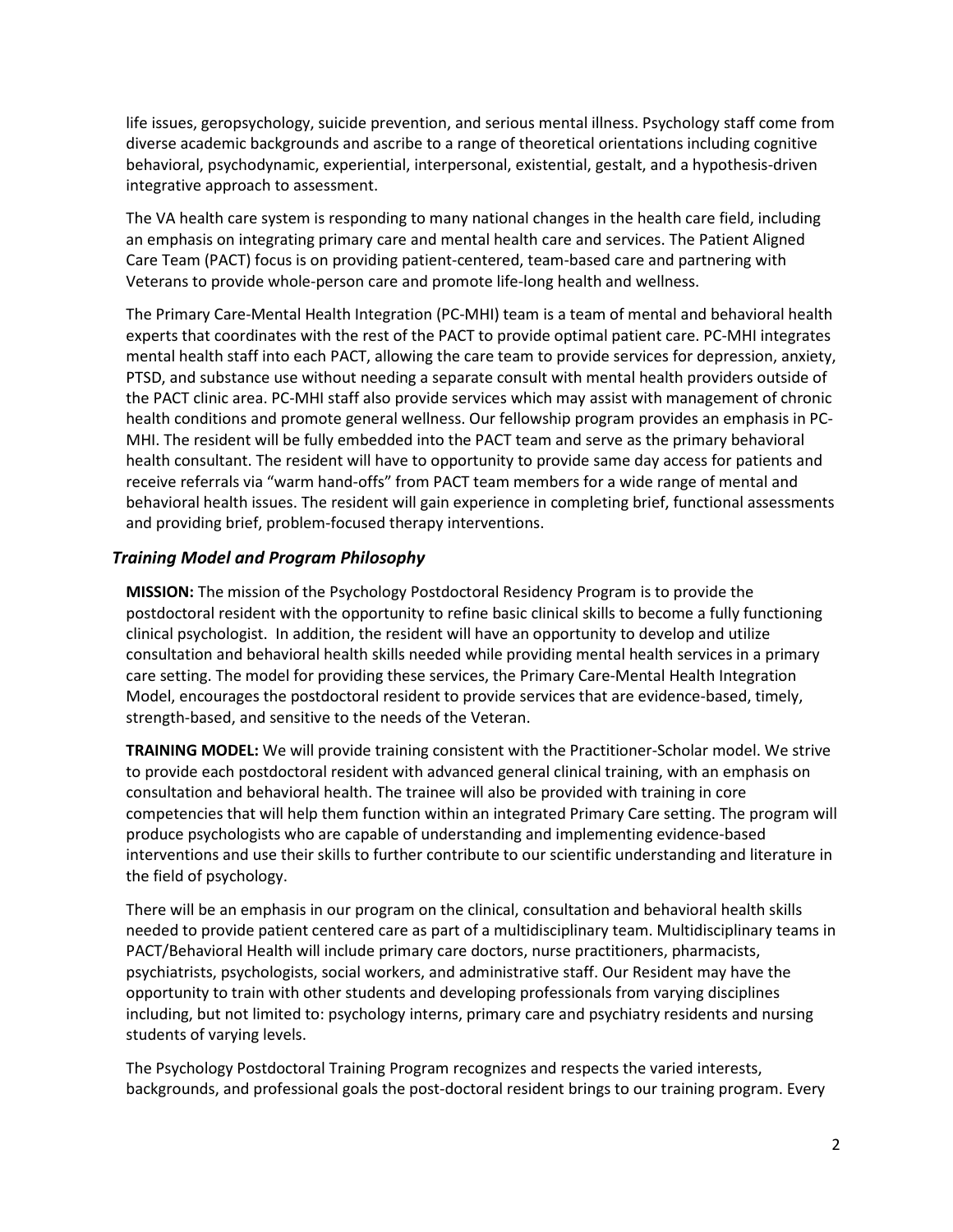effort will be made to accommodate their career aspirations and provide them with individualized career advising, including interdisciplinary collaboration, to encourage membership in professional organizations, attendance at conferences, and pursuit of research interests, such that they may further develop their specific interests and carve out their unique career trajectory.

### *Program Goals & Objectives*

Overall goals of the program include refining fundamental skills necessary for being a competent and independent psychologist. In addition, consistent with our emphasis area, the resident will develop and refine the consultation and behavioral health skills necessary for working in a multi-disciplinary hospital setting. Each trainee is measured on many aspects of nine profession-wide competencies to ensure they are prepared for independent practice by the end of the training year.

The nine competencies are as follows:

- Research
- Ethical and Legal Standards
- Individual and Cultural Diversity
- Professional Values, Attitudes, and Behaviors
- Communication and Interpersonal Skills
- Assessment
- Intervention
- Supervision
- Consultation and Interprofessional/Interdisciplinary Skills

### **Method and Frequency of Evaluation of Core Competencies**

Each resident is expected to develop and demonstrate certain core competencies in various psychological skills during the postdoctoral year. These core competencies will be carefully monitored and evaluated quarterly by all the psychology faculty that have significant interaction with the resident. Successful completion of the postdoctoral program requires the demonstration of these competencies at a predefined level that are reviewed with the resident at the beginning of the year. Satisfying core competencies requires demonstration and observation of a level of knowledge and skill expected of a resident who is preparing to enter the practice of psychology as an independent professional. Competency Evaluations are completed quarterly.

### *Program Structure*

The resident will participate in a wide variety of clinical and consultation experiences during their training year. Core clinical activities will include individual and group therapy, functional assessments, initial psychotherapy intakes, warm hand-offs, and suicide risk assessments. Consultation activities will include curbside consultation with Primary Care staff, participation in mental health and primary care meetings, and potential educational trainings for Primary Care staff. The resident will also participate in didactic and professional development activities with at least two hours of supervision weekly.

### **Supervision**

Supervision is based on a developmental model, taking into account that residents are mature learners who, throughout the fellowship year, are expected to perform with increasing degrees of independence. The fellowship provides for open and ongoing contact between supervisors and the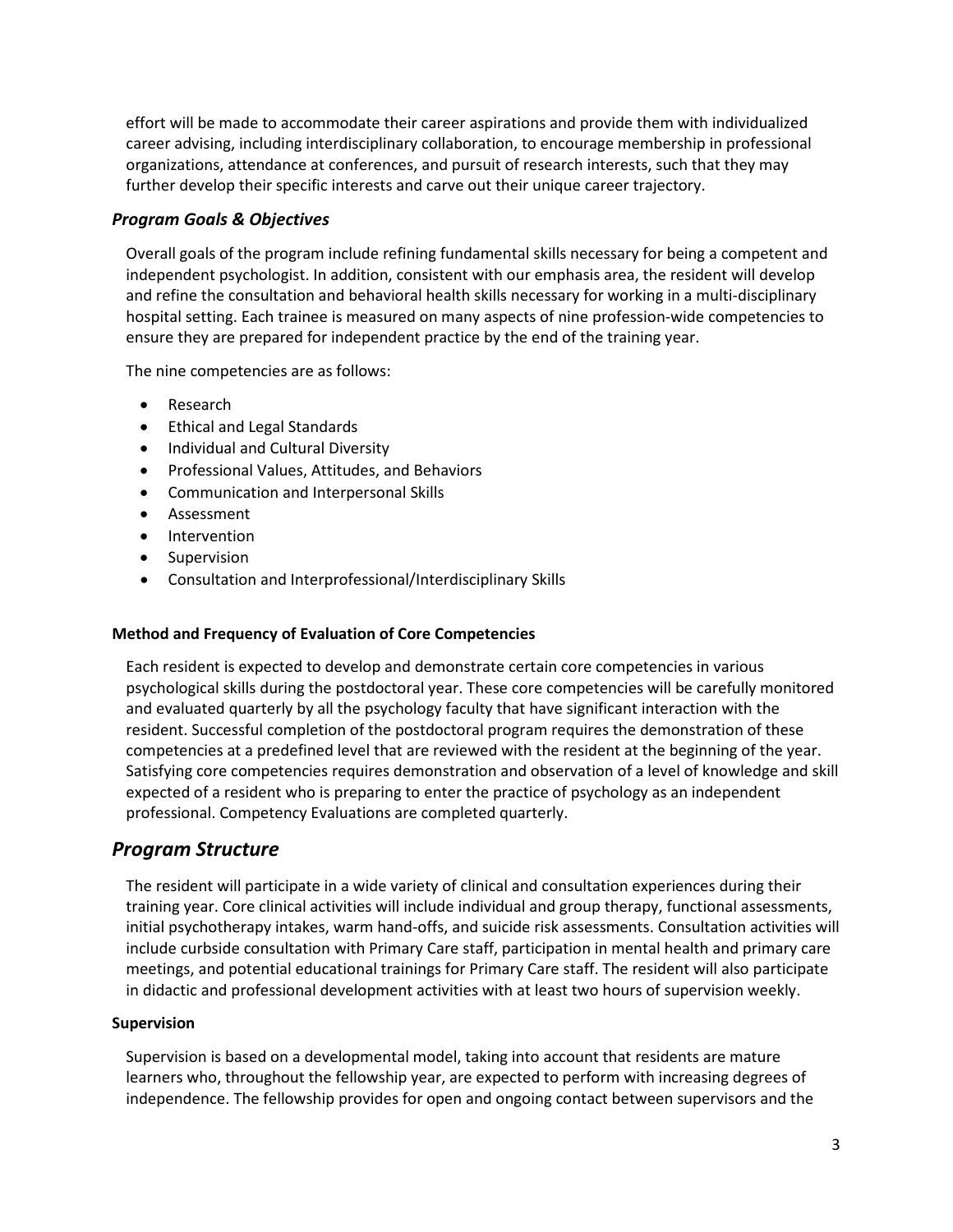resident. The resident will function as a colleague in the mental health service line and within a Primary Care setting, with daily access to supervisors and other professionals. The resident will meet for regularly scheduled formal supervision and attend required didactic trainings and group supervision series.

### *Training Experiences*

The postdoctoral resident will learn and refine a wide range of clinical, consultation, behavioral health, assessment, and psychological professional skills throughout their postdoctoral resident year. The resident will spend at least 25% of their time providing direct patient care services.

### *Summary of Training Experiences*

The resident will be able to refine their psychological competencies in a variety of didactic and experiential activities.

### **Didactic training and specialized programming**

Each training year will begin with a series of didactic trainings targeted towards the common needs of the resident in this specific training setting, with a focus toward ensuring that the resident has the required knowledge and skills for a successful and smooth start to the residency year. Didactic topics are chosen by the Training Committee based on required core competencies, common diagnoses and problems found in the VA system, and feedback/goals of the resident. The initial trainings are intended to provide a strong foundation of knowledge and skills for all trainees, regardless of past experiences. There will continue to be formalized trainings throughout the year by staff and community members. There will be certain didactic trainings that will be required of the resident and some that will be optional based on the Resident's interest. The resident is required to teach three didactic sessions per year. One of the didactics will be on the Resident's project and the other two didactics can focus on topics of the resident's choosing that are relevant to the setting. Past resident's having chosen to present on their dissertation and either assessment or intervention topics in which they have experience and interest. Additionally, the resident will attend two of the Resident Pharmacy Series didactics and monthly didactics for the resident directed at Professional Development, areas of relevance for being in a Primary Care setting, and on topics of interest for the resident.

Peer tiered group supervision will occur weekly with our Psychology Interns. The resident will be responsible for leading and developing topics to address during this one-hour peer supervision. This can include helping the Interns with difficult cases, case conceptualization, professional development, managing work-life balance, and other topics that the Resident feels would be helpful for the trainees.

### **Seminars and Group Supervision Series**

The resident is required to attend seminars that emphasize the development of competencies and professional development. Trainees will also meet with the Training Director bi-monthly for professional development to aid in meeting professional goals. Additional meetings with the Training Director can be scheduled as needed.

### **Leadership, Supervision, and Professional Development Group Supervision Series**

Once per month for two hours, the trainees and staff meet to discuss professional development and engage in a leadership series with an emphasis on leadership within the VA setting. One of the aims of this series is to help the trainee establish themselves as a leader within a larger healthcare system and to facilitate their ability to implement process improvement.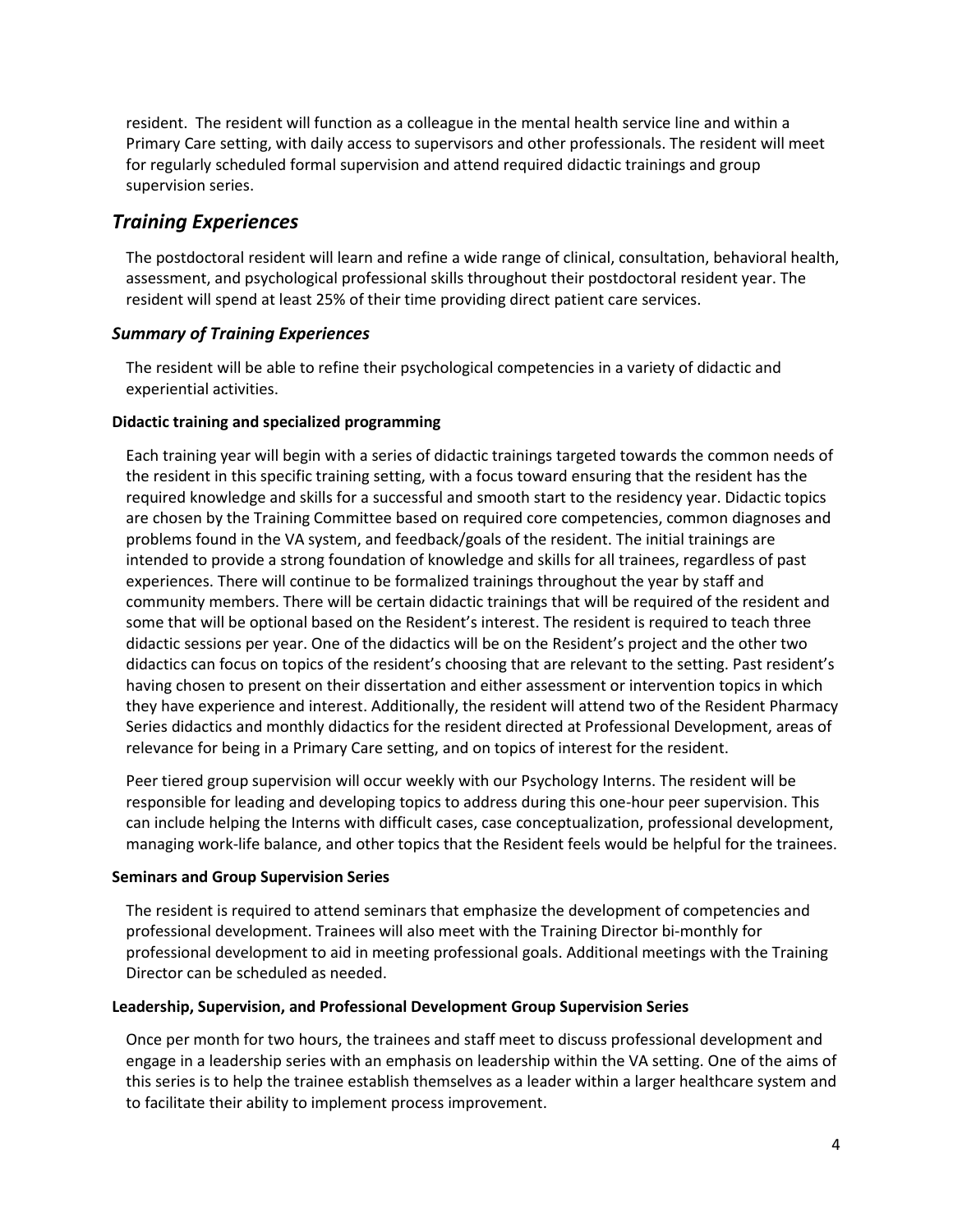### **Cultural Diversity Group Supervision Series**

The resident engages in a cultural diversity learning activity once a month for two hours to develop the core competency area of cultural sensitivity. Research-based instruction, case presentation, and clinical application are all utilized in this series. Previous topics covered include increasing selfawareness and exploration, southern culture, desegregating diversity in therapy, diversity training in psychology, cultural factors in psychology training and supervision, ethical issues and considerations to name a few.

### **Journal Club**

The purpose of Journal Club is to facilitate the review of a specific research study and to discuss implications of the study for evidence-based clinical practice. A journal club has been defined as an educational meeting in which a group of individuals discuss current articles, providing a forum for a collective effort to keep up with the literature. There are many advantages of participating in a journal club, including keeping abreast of new knowledge, promoting awareness of current clinical research findings, learning to critique and appraise research, becoming familiar with the best current clinical research, and encouraging research utilization. Trainees are required to participate in the monthly Journal Club, with each having the opportunity to lead one meeting over the course of the training year.

### **Mentorship (optional)**

Each resident is offered the ability to be matched to a mentor/advisor for the training year. The mentorship program was developed to help support the trainee's professional development in a nonevaluative environment, which is independent of the supervisory relationship. The primary goals for the mentorship program are to help the resident negotiate the training year and plan for postresidency employment goals.

### **Primary experiential activitiesinclude:**

- Conducting brief assessments including brief functional assessments and secondary suicide screens
- Providing individual therapy using a variety of appropriate evidence based therapeutic treatments. The main therapeutic approaches that the resident will gain experience in include among others, Motivational Interviewing, brief Cognitive Behavioral Therapy (CBT) for depression, anxiety and insomnia, and short-term solution focused therapy.
- Providing psycho-educational and skill building group therapy treatments on issues such as depression, anxiety and stress, mild PTSD, pain management and alcohol misuse.
- In a PACT/BH setting, the resident will also participate in informal and formal consultations with PACT teams including doctors, nurses, pharmacologists and social workers.
- The resident will be required to engage in a project.
	- Possible activitiesinclude conducting small research project (i.e.-program evaluation project), implementation of a new treatment group with outcome evaluations, outcome evaluations of various treatment groups, or process evaluations of staff and client satisfaction with PACT based services.
- The resident will have an opportunity to engage in a wide variety of teaching activities. These include leading seminars and group discussions as part of our didactic training series, and informally and formally educating PC teams on various mental and behavioral health issues.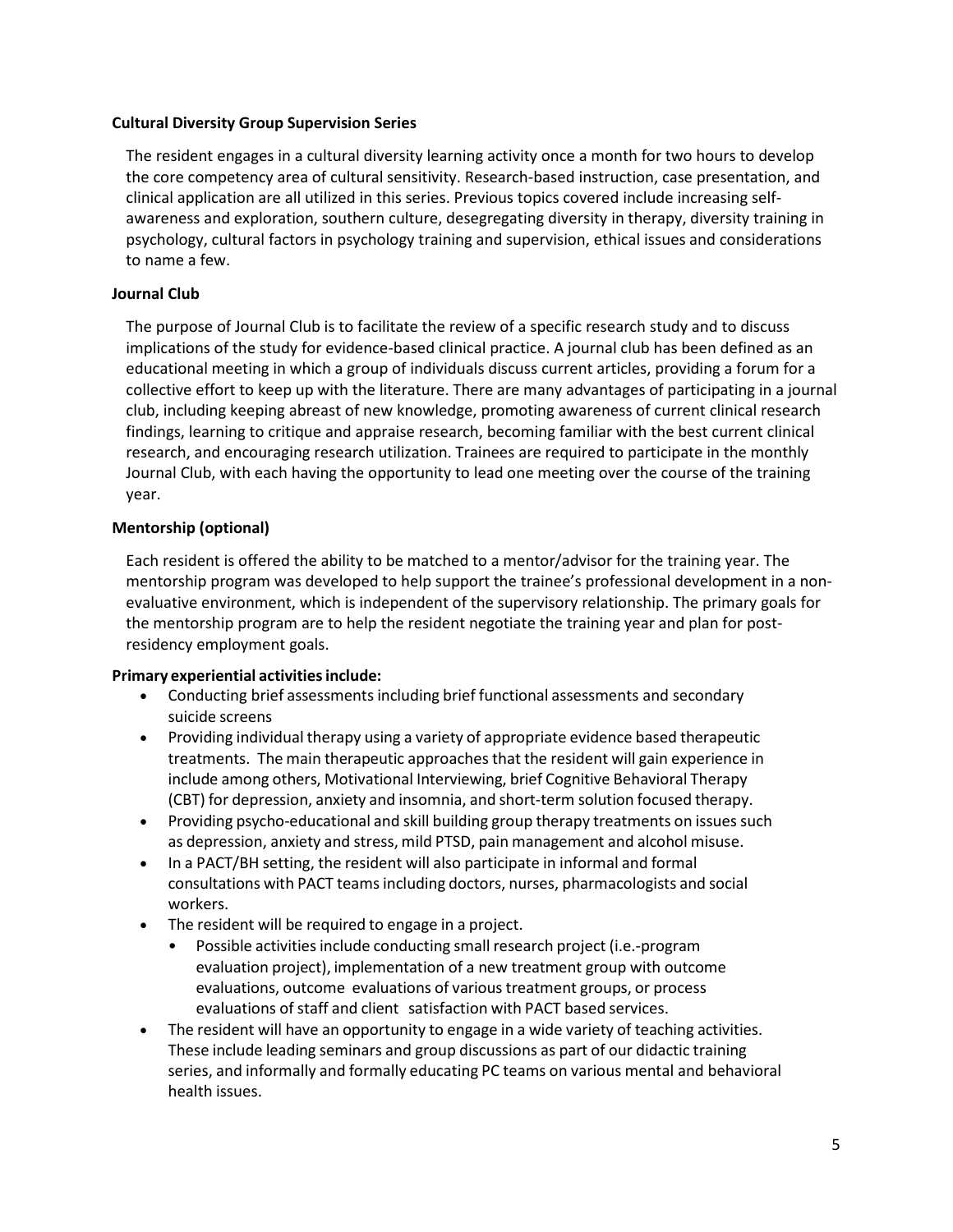- The resident will present to one other discipline and/or clinic. The resident can choose a topic that they are interested in and is relevant to the staff and may occur within one of the various primary care clinics (e.g. the Women's Clinic, White Team, Freedom Clinic, etc.)
- In order to become familiar with relevant organization, management and administrative issues related to psychological service delivery, practice, training and research, the resident will have multiple opportunities to learn and refine these skills. The resident can bring up such issues in meetings with the training director, in didactic group discussions that will focus on these topic areas, and informally with other staff as relevant at various meetings the resident will attend.
- The program is designed to create a psychologist capable of practicing independently. As such, they will have an opportunity formally in didactic seminars and informally in meetings with other psychologists to make sure they practice their psychology skills in mannersthat are consistent with APA professional conduct guidelines, and other ethics and law guidelines relevant to the practice of psychology.
- A focus on recognizing and responding to issues of cultural and individual diversity will be present in all activities related to the goals and objectives of the training program. These issues will therefore be discussed in supervision, in meetings with psychologists and other medical center professionals, and in the didactic seminar series.

### **Professional Development**

Opportunities may also exist for participating in meetings, and where appropriate, presenting and teaching to mental health and primary care colleagues in the following settings:

- PACT/BH team meetings: PACT/BH clinical staff meet twice a week. One meeting focuses on systems issues (i.e.-providing new clinical services, interfacing effectively with other units in the hospital) that need to be refined in the program and the other meeting is a case staffing to review the care of specific Veterans in the program.
- PACT team huddles: Primary care teams "huddle" bi-weekly with all staff (doctors, nurses, pharmacologists, PACT/BH staff) to address issues relevant to the whole PACT team.
- MHSL staff meeting: Once a month, all MHSL personnel meet, under the direction of the MHSL Chief, in order to coordinate services among MHSL units and with related services beyond the MHSL (e.g., OIF/OEF, Home-Based Primary Care, MOVE!, etc.). Staff is informed about upcoming events or changes to hospital policy, procedures, etc. Guest speakers from other hospital departments and/or the greater community also present in order to keep the MHSL staff abreast of helpful resources in providing care.
- Primary Care Staff Meetings: PC meetings occur every few weeks to update primary care staff on the latest staff changes, policy changes and to increase morale within the PC unit.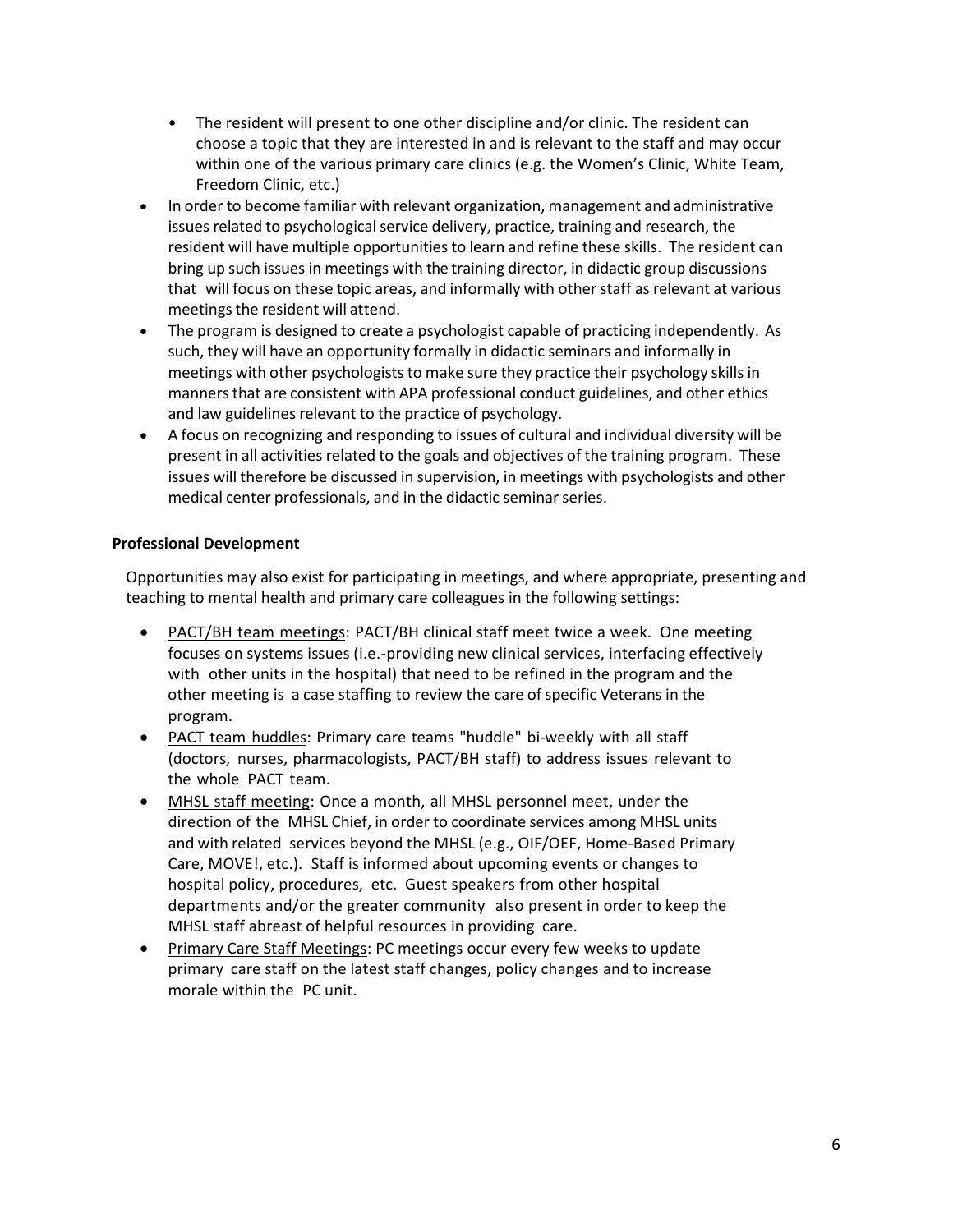## *Optional Adjunctive Training Experience*

### **Cognitive Processing Therapy (CPT)**

Posttraumatic Stress Disorder (PTSD) is one of the major presenting concerns seen in the Veteran population at the Veterans Health Administration. Cognitive Processing Therapy (CPT) is an evidencebased, manualized, time-limited (12 weeks) treatment approach for trauma-related symptoms. It involves teaching Veterans how to identify how trauma experiences have impacted their thinking and to challenge their own thoughts. The goal is for Veterans to learn to make sense of the trauma and incorporate this understanding into their beliefs about themselves, others, and the world in a balanced way. This training includes training during a two-day workshop (including didactics and experiential exercises), supervision, weekly case consultation, and participation as a CPT therapist completing two individual cases. Engaging in the CPT training and consultation process is an optional training experience. The resident can elect to engage in this training if it aligns with his or her training goals.

## *Requirements for Completion*

The resident is expected to progress along a continuum of competence during the fellowship year in the areas of assessment, clinical interventions, consultation, supervision, scholarly inquiry, issues of cultural diversity, organizational and administrative issues as well as professional conduct and development. To successfully complete the fellowship, postdoctoral students are required to meet minimum practice (workload) expectations, achieve competency in all required domains and be in good standing throughout the year. Performance standards within each competency domain are detailed in the evaluation forms which are completed quarterly by supervisors and shared at the beginning of the year with the resident.

To maintain good standing, the resident actively participates in clinical assignments, is receptive to and responsive to supervision, and conducts themselves in a way that is ethical and professionally appropriate. A resident in good standing demonstrates punctuality, is receptive to clinical assignments, completes clinical responsibilities and documentation in a timely manner, recognizes professional limitations, and seeks supervisory assistance as needed.

This Post-Doctoral Residency meets South Carolina licensing requirements for a postdoctoral position. SC State licensing requirements ask for at least 1,500 hours of actual work including direct service, training, and supervisory time. In addition, SC licensure requirements require a minimum of one-hourper-week-face-to-face supervision from a psychologist licensed in South Carolina.

## *Facility and Training Resources*

The Columbia VA Health Care System Mental Health Department has grown substantially over recent years. Trainees have access to space as needed on assigned placements, outpatient clinics, and testing areas. Our medical center includes state of the art computer equipment, with access to the hospital network, and Windows-based software including computerized patient record system (CPRS), VA Vista, and Office-based applications. Internet and intranet LAN connectivity are provided. This VA maintains a medical library on station, as well as having sharing agreements with the University of South Carolina School of Medicine Library. There is a wide lending library for access to computerized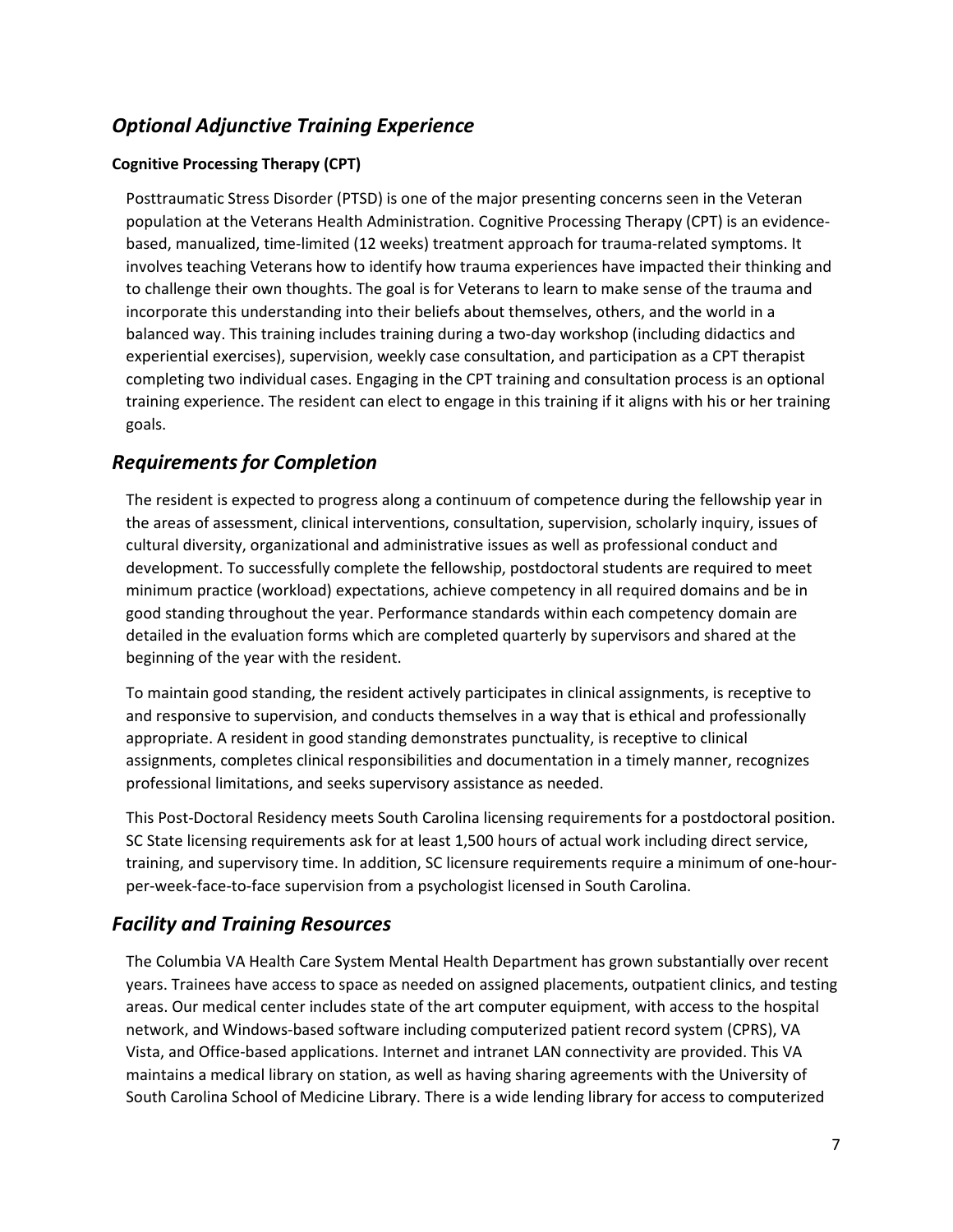journal articles. Interns receive needed clerical and administrative support and assistance through a specified Mental Health Clinic administrative staff member, as well as through other Medical Center staff if needed to complete clinical duties elsewhere in the hospital.

Columbia VA Health Care System is a active with a diverse patient population providing a rich resource for training. The Columbia VAHCS (which includes the Wm. Jennings Bryan Dorn VA Medical Center in Columbia and seven outpatient clinics) treated 60,011 unique patients, treated 7,010 women Veterans, and completed 284,794 outpatient visits through December 2020. This included provision of more than 1.12 million outpatient visits in FY20. Our Veteran and staffing data continue to show increases each year with an increase from 209,409 Veteran enrollees in 2019 to 213, 521 in 2020. Our full-time employees also increased from 2783.62 in 2019 to 3025.63 in 2020. The Columbia VA houses 216 inpatient beds, with an average daily census of 197.

Patients seek care for a broad range of medical and mental health conditions, and range in age from 18 to 90+. In the past decade, Vietnam Veterans constituted the largest cohort of patients treated. However, there is now a large and rapidly increasing cohort of Iraq and Afghanistan theater (OIF/OEF/OND) Veterans receiving care at our facility. This increase is due in part to intensive outreach established by the VA in VISN 7 as well as to the range of services created for returning Veterans at the medical center. While Veterans of any economic circumstance can be eligible for care, the public sector nature of the VA system makes it more likely that patients with limited means and fewer social resources will be seen at this facility relative to the Columbia community.

## *Privacy Policy*

We will collect no personal information about you when you visit our Website. The faculty is committed to promoting resident development, respecting resident privacy, and avoiding the misuse of power that can accompany dual roles. Towards these ends, the faculty supervisors respect the ability of residents to choose what personal information is appropriate for disclosure to faculty.

## *Administrative Policies and Procedures*

**Stipend**: Residents receive a competitive stipend paid in 26 biweekly installments. VA postdoctoral fellowship stipends are locality adjusted to reflect different relative costs in different geographical areas. Currently, the stipend for the Columbia VA Health Care System postdoctoral residency is  $\sim$ \$46,334.00 annually.

**Benefits**: The postdoctoral residency appointments are for 2,080 hours, which is full-time for a oneyear period. VA residents are eligible for health insurance (for self, married spouse, and legal dependents) and for life insurance, just as are regular employees. As temporary employees, residents may not participate in VA retirement programs.

**Holidays and Leave**: Residents receive the 11 annual federal holidays. In addition, residents accrue 4 hours of sick leave and 4 hours of annual leave for each full two-week pay period as a resident, for a total of 104 hours of each during the year.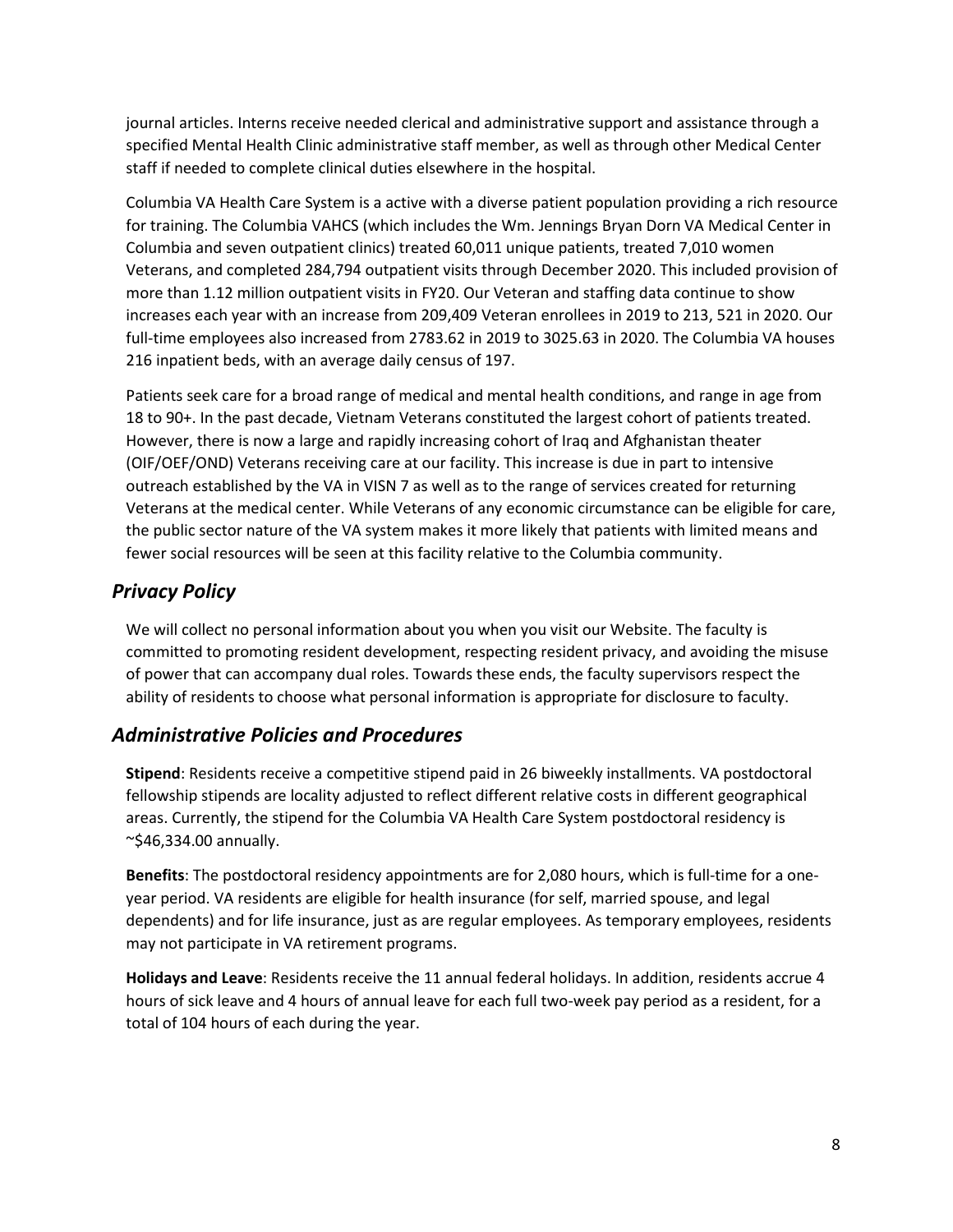**Authorized Leave Policy**: The policy of the Psychology postdoctoral residency program on Authorized Leave is consistent with the national standard.

**Self-Disclosure**: The faculty of the Columbia VA Health Care System fellowship value self-reflection in professional training. We view self-reflection as an integral component of being an effective, compassionate professional. While supervisors vary in the level of self-disclosure they encourage in supervision, some level of self-reflection and self-disclosure is part of the supervisory process. Applicants and residents are encouraged to discuss this issue with prospective supervisors.

As stated in the APA Ethics Code, a resident may be required to disclose personal information if it becomes necessary to evaluate or obtain assistance for the resident whose personal problems are preventing them from performing their training or professionally related activities in a competent manner or posing a threat to students or others.

The faculty recognizes the benefit of personal psychotherapy for all psychology trainees. We consider the decision to seek psychotherapy a personal one, but may, in some circumstances, suggest or encourage residents to seek personal psychotherapy.

## *Application & Selection Procedures*

### **Overview**

The Columbia VA Health Care System abides by all APPIC and APA guidelines and requirements regarding residency application and selection procedures.

The APA Office of Program Consultation and Accreditation and the Commission on Accreditation (CoA) can be contacted at:

> Office of Program Consultation and Accreditation American Psychological Association 750 First Street, NE Washington, DC, 20002-4242 Website[: http://www.apa.org/ed/accreditation](http://www.apa.org/ed/accreditation) Phone: (202) 336-5979 Fax: (202) 336-5978

The Columbia VA Health Care System Psychology Residency Program is a member of APPIC. An internet link to the current APPIC/APPACAS Policies is available at [www.appic.org.](http://www.appic.org/) The Columbia VA Health Care System Residency APPIC Member Number is 9935. The first class of Psychology Residents and Interns started in August 2011.

### **Eligibility Requirements**

All information about VA eligibility requirements is available at: <https://www.psychologytraining.va.gov/eligibility.asp>

All applicants to the postdoctoral residency program at the Columbia VA Health Care System must:

• Have a doctoral degree in Clinical or Counseling Psychology from an APA-accredited program or an APA-approved respecialization training program in Clinical or Counseling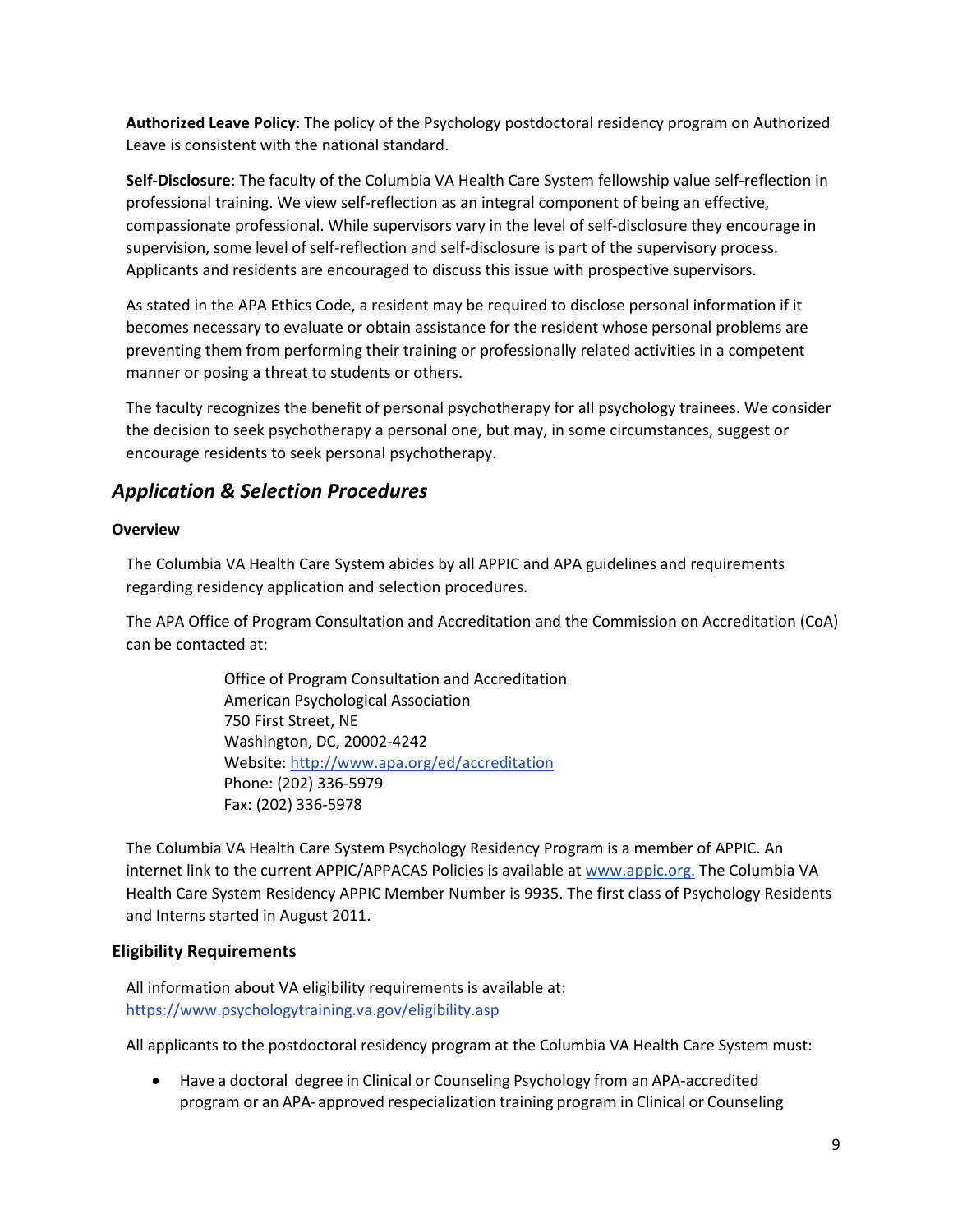Psychology. Additionally, candidates are eligible for VA training programs if they have attended institutions accredited by the Canadian Psychological Association (CPA) or Psychological Clinical Science Accreditation System (PCSAS). An emphasis in health or community psychology is preferred but not required.

- Have completed an internship program accredited by the APA Commission on Accreditation or have completed a VA-sponsored internship (including a new VA internship that is not yet APA accredited).
- Certification of U. S. citizenship and drug screening are required for all VA employees and trainees. All residents will have to complete a Certification of Citizenship in the U. S. prior to beginning the fellowship. Applications from non-citizens will not be considered.
- The Federal Government requires that male applicants to VA positions born after 12/31/59 must sign a Pre-Appointment Certification Statement for Selective Service Registration before they are employed. It is not necessary to submit this form with the application, but if you are selected for this residency and fit the above criteria, you will have to sign it.
- Residents are subject to fingerprinting and background checks. Residents are also required to have certain immunizations (including a yearly flu shot). Selection decisions are contingent on passing these screens and having required immunizations.
- The VA conducts drug screening exams on randomly selected trainees as well as employees. Residents are not required to be tested prior to beginning work, but once on staff they also are subject to random selection for testing
- Our training programs are committed to creating a supportive learning environment for individuals of diverse backgrounds, and as a federal agency, we abide by the U.S. government EEO and Reasonable Accommodationpolicies.

### **If you are interested in our fellowship program, please utilize the APPIC APPACAS Portal to submit your application:**

- 1. A cover letter that describes your personal training goals and how our post doc may meet those for you. In your letter, please describe your previous educational, research and clinical experience relevant to the post doc; discuss any PCMHI/primary care experience you have had, your assessment of your training needs; specific clinical settings and experiences at Columbia VA Health Care System that you feel would help you reach your goals; research or educational project ideas that you want to pursue during your fellowship year here; and your general career goals.
- 2. A copy of your curriculum vitae.
- 3. Three letters of recommendation from faculty members or clinical supervisors who are familiar with your clinical as well as your research work (ideally including a letter from your Internship Training Director as well as from at least one supervisor that is familiar with your work in integrated care psychology.)
- 4. A brief statement from your dissertation chair outlining the progress you have made on your dissertation, a likely defense date and likely graduation date from the program. If you have already successfully completed and defended your dissertation this is NOT required, however please submit a brief letter indicating the title of your dissertation and completion date, as the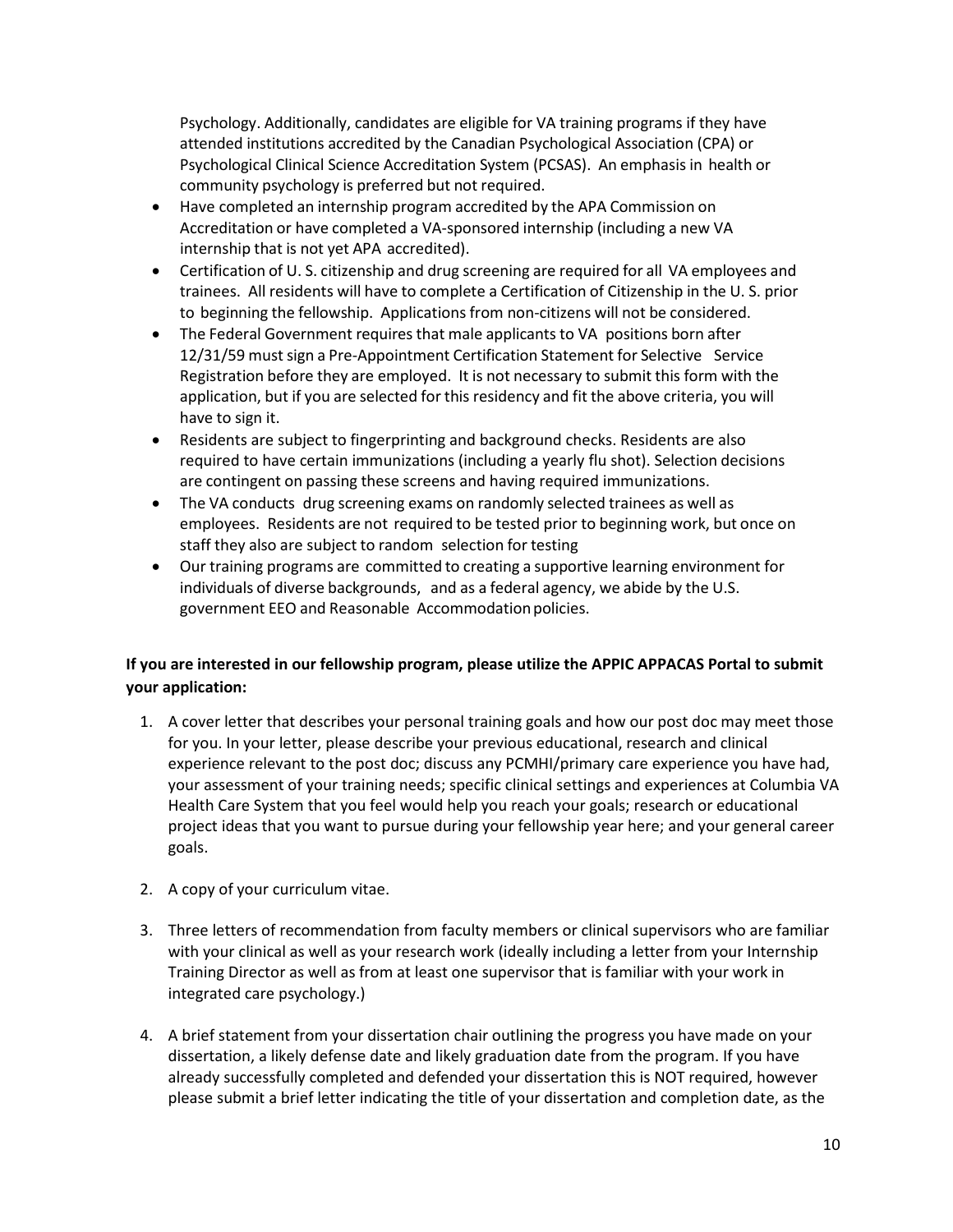APPACAS portal will require a letter in this section.

5. An official or unofficial copy of your graduate transcript.

Please compile all materials and utilize the APPACAS portal to apply. If you are having difficulties, please send your application in one email to [Lyndsey.Zoller@va.gov](mailto:Lyndsey.Zoller@va.gov) or [Catherine.Robertson2@va.gov.](mailto:Catherine.Robertson2@va.gov) We look forward to hearing from you.

Please direct any questions to:

Lyndsey Zoller, PsyD Psychology Clinical Training Director Columbia VA Health Care System Mental Health Service Line-116 6439 Garners Ferry Road Columbia, SC 29209

Telephone: (803) 776-4000, ext. 54360 Email: [Lyndsey.Zoller@va.gov](mailto:Lyndsey.Zoller@va.gov)

### **Past Residents have trained with the following doctoral programs and Internship Sites**

- California School of Professional Psychology
- Brigham Young University
- University of South Carolina
- Regent University
- University of Minnesota-Twin Cities
- Immaculata University
- Widener University
- East Tennessee State University
- Capt. James A Lovell Federal Health Care **Center**
- Boise VAMC
- WJB Dorn VAMC
- University of South Carolina Counseling and Psychiatric Services
- Hunter Holmes McGuire VAMC
- Upper Bay Counseling and Support Services
- Widener University Counseling Center & Widener Partnership Charter School
- James H. Quillen (Mountain Home) VAMC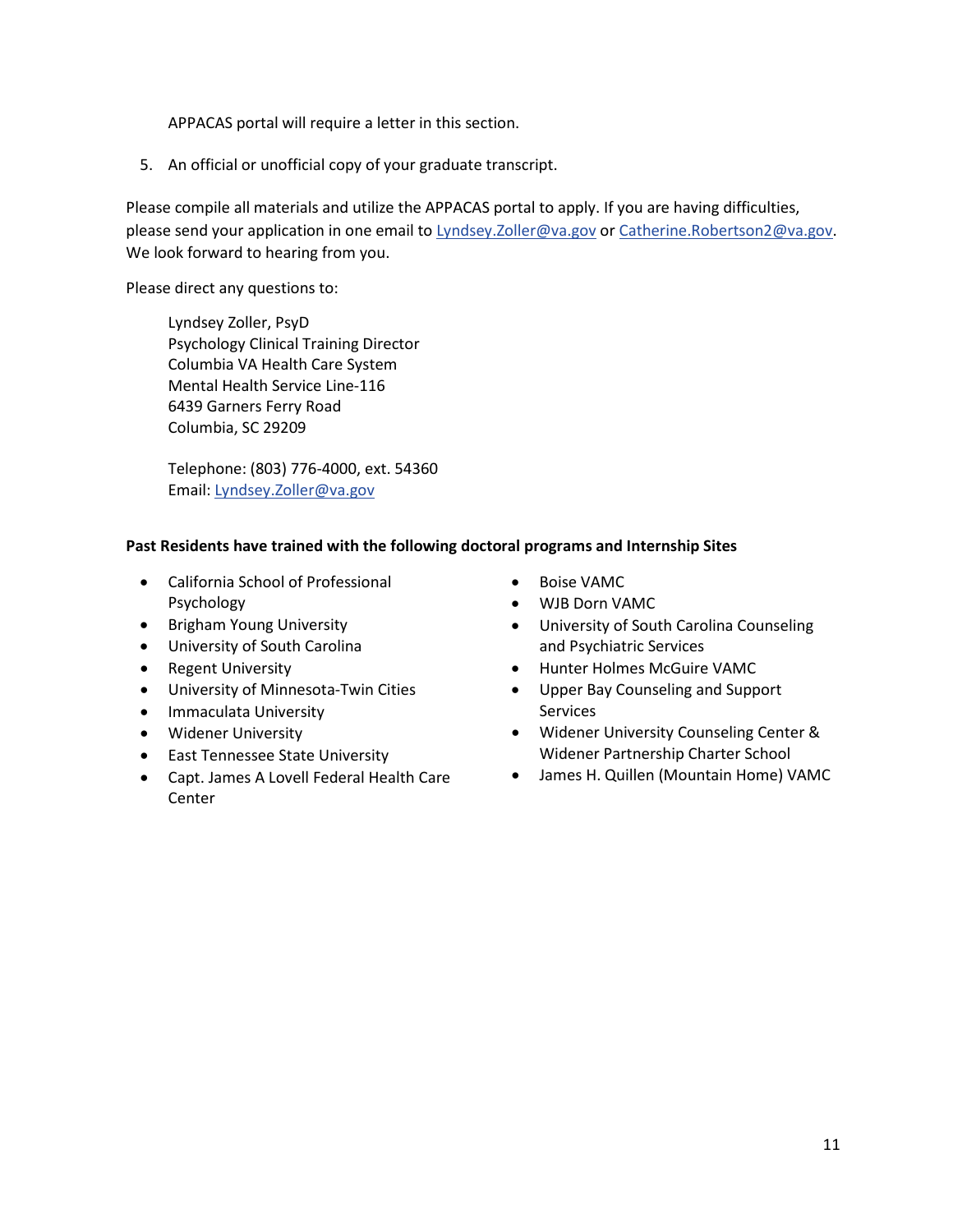### *Psychology Training Program Leadership*

### *Lyndsey Zoller, Psy.D.*

Clinical Director of Psychology Training Rotation: Trauma Recovery Program Doctorate: Clinical Psychology, Nova Southeastern University Internship: WJB Dorn Veterans Affairs Medical Center Postdoc: North Florida/South Georgia VA Medical Center

### *Catherine Robertson, Ph.D.*

Assistant Clinical Director of Psychology Training Health Behavior Coordinator Doctorate: Clinical Psychology, University of Louisville (2014) Internship: Edward Hines, Jr. VA Hospital

**Selection and Interview Process**: Application materials will be reviewed upon receipt by all relevant psychology faculty. Top candidates will be invited for a *virtual interview*. Candidates for interview will be selected based on several criteria including meeting the requirements described above, clinical experiences, and match with our program. Applicants will be notified of their interview status quickly. Please be sure to indicate daytime and evening telephone numbers in your application materials so you can be reached to schedule an interview.

### *Notification Process*:

**Resident Appointment**: Offers will be made initially over the phone. If a candidate accepts the offer, a letter of confirmation is sent within 72 hours of notification. Each resident must respond in writing that he or she accepts the appointment with the Columbia VA Health Care System Psychology Fellowship Program.

When these letters are received from the new resident, copies of the application folders are sent to Human Resources Management Service (HRMS), which will then begin the process of employment. The applicants are required to complete Application for Health Professional Trainees (VA 10-2850D), the Declaration for Federal Employment (OF 306), and the Health Professions Trainee Random Drug Testing Notification and Acknowledgement Memo. Falsifying any answer on the federal documents will result in an inability to appoint a trainee or will result in the trainee's immediate dismissal from the training program. The appointment to a resident position is contingent upon the individual's application being cleared through a national data bank to screen for possible ethical and legal violations. All residents must pass employment screenings through the Department of Health and Human Services, Office of Inspector General, List of Excluded Individuals and the National Practitioner Health Care Integrity and Protection Data Bank, as well as a fingerprint and background check, before the appointment becomes official. A resident must also pass the pre-employment physical completed by a VA hospital before he or she can begin the residency. The resident must also complete Training for VA Trainees, Online Cyber Security Awareness Training, Privacy Training and sign the Rules of Behavior before arriving for orientation. The postdoctoral program begins as soon as August 1 of each training year.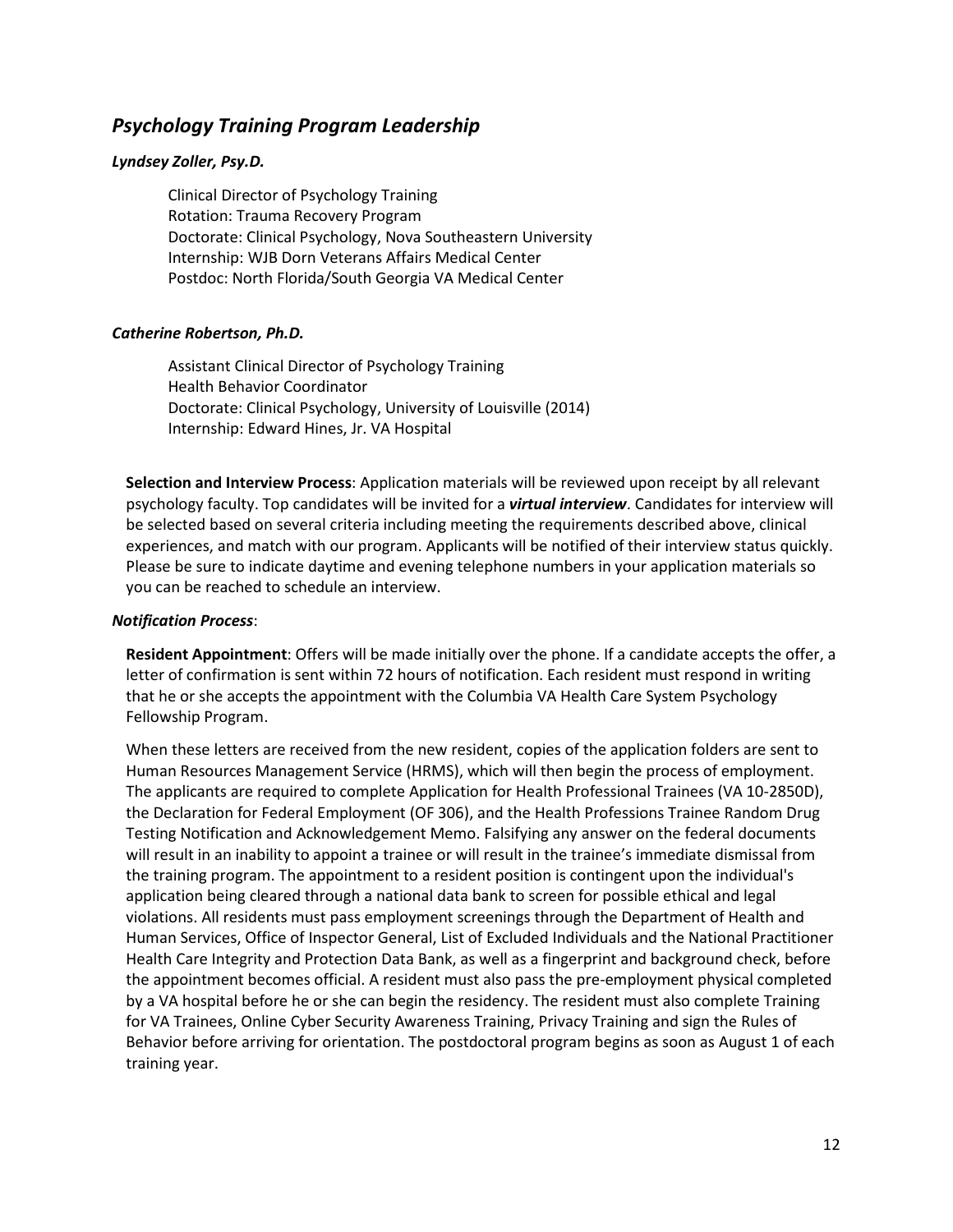Applicants who match with our site must also be aware of the following Federal Government requirements: The Federal Government requires that male applicants to VA positions who were born after 12/31/59 must have registered for the draft by age 26 to be eligible for any US government employment. Male applicants must sign a Pre-appointment Certification Statement for Selective Service Registration before they are employed. The resident will have to complete a Certification of Citizenship in the United States prior to beginning the residency. VA is unable to consider applications from anyone who is not currently a U.S. citizen and verification of citizenship is required following selection.

VA conducts drug screening exams on randomly selected personnel as well as new employees Fellows may be required to be tested prior to beginning work and once on staff, they are subject to random selection as are other staff members. Interns and Fellows are also subject to fingerprinting and background checks. Selection decisions are contingent on passing these screens. Please see the following link for additional information regarding the VA Drug-Free Workplace Program.

### [VA Drug-Free Workplace Program Guide for Veterans Health Administration Health Professions Trainees](https://www.va.gov/OAA/onboarding/VHA_HPTsDrug-FreeWorkplaceOAA_HRA.pdf)

Residents will be asked to complete the Trainee Qualifications and Credentials Verification Letter (TQCVL). This document is required for all VA Psychology Training programs. Overall, this document confirms that you (as a VA trainee) are in satisfactory physical condition to meet the requirements of the residency program (and have had a physical within the last 12 months), as well as attesting that residents have met appropriate tuberculosis screening as well as having other immunizations. Per recent changes, in regards to the COVID19 vaccination: HPTs onboarded/hired on or after November 22, 2021, must be fully vaccinated (or an approved exception) before beginning employment and/or training rotations with VA. Per VA Notice 22-01, "HPTs seeking an exception for medical or religious reasons must be evaluated using the processes set forth in this notice. The denial of an accommodation request must be supported by the relevant facts and meet the applicable legal standard." If a waiver is not approved, the applicant will have to be fully vaccinated prior to beginning the fellowship. Appointment to the internship cannot happen until this document is completed. For more information about this document, please see the web address linked here [\(https://www.va.gov/OAA/TQCVL/2021TQCVLGuideFINAL.pdf\)](https://www.va.gov/OAA/TQCVL/2021TQCVLGuideFINAL.pdf).

All resident information is kept in a locked confidential file. This file is kept confidential; however, it will be available for site visitors for the next accreditation review with the understanding that specific identifying content will be kept confidential by the site visitors.

Health Professions Trainees (HPTs) are appointed as temporary employees of the Department of Veterans Affairs. As such, HPTs are subject to laws, policies, and guidelines posted for VA staff members. There are infrequent times in which this guidance can change during a training year which may create new requirements or responsibilities for HPTs. If employment requirements change during the course of a training year, HPTs will be notified of the change and impact as soon as possible and options provided. The VA Training Director for your profession will provide you with the information you need to understand the requirement and reasons for the requirement in timely manner.

### *COVID-19 Related Changes to Residency*

The COVID-19 pandemic has created numerous personal and professional challenges for us all. One of these challenges is uncertainty about what will happen next week, next month, and especially one year from now.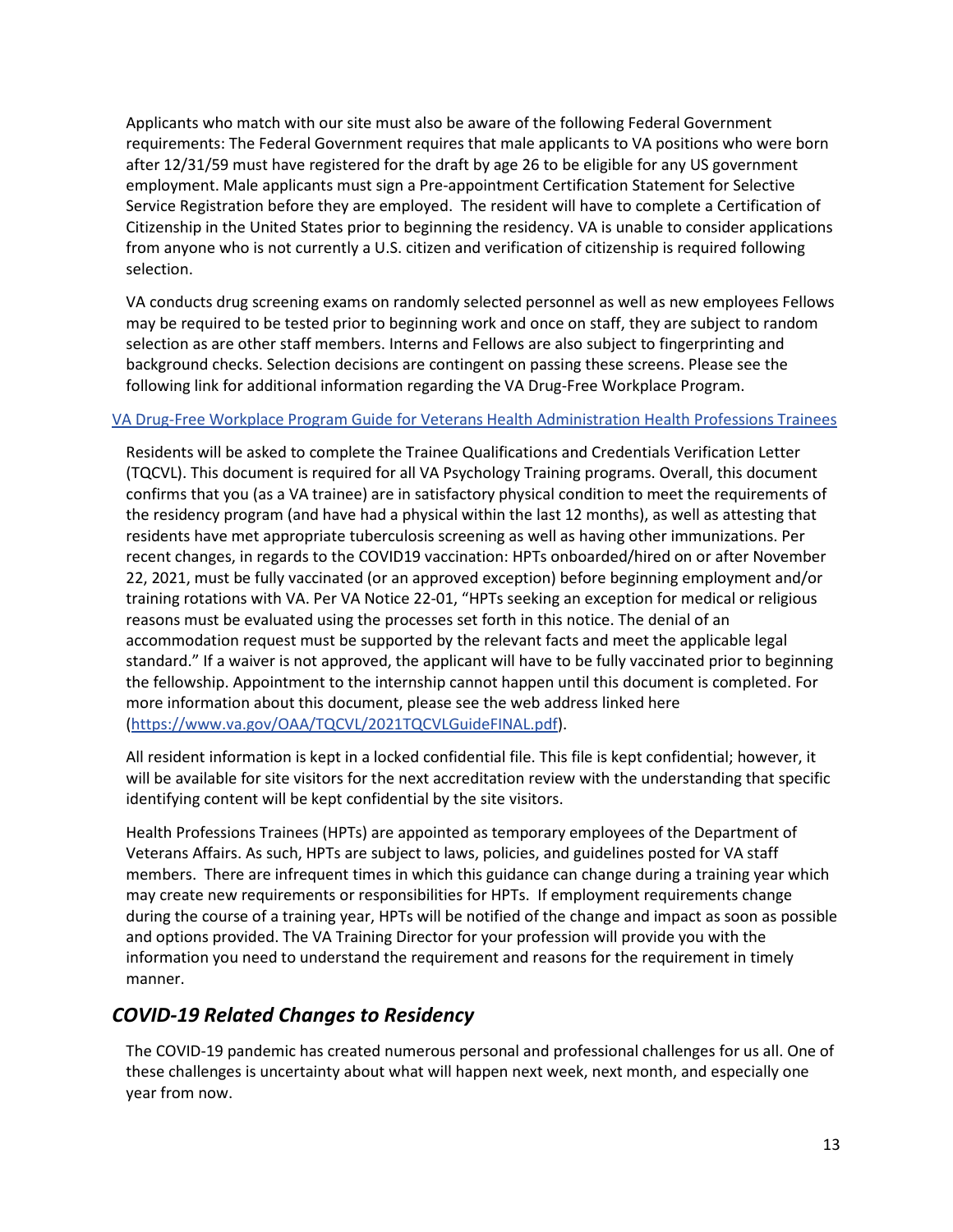The Columbia VA Health Care System psychology training program has prided itself on its transparency, and in providing detailed and accurate information about our program and training opportunities. With COVID-19, transparency means we cannot definitively predict how specific training opportunities may evolve for the 2022/2023 training year.

Although a lot has happened during the pandemic, our dedication to high-quality clinical care and psychology training and our dedication to the trainees themselves has never been stronger. We will likely be utilizing more forms of telehealth and technology-based delivery platforms. We do not expect there to be any significant changes to the base clinical services or populations served through rotations and the experiences described in our materials.

Please feel free to reach out to us if you have any questions. Contact information can be found in the Application and Selection Procedures section.

#### **Changes to On-boarding**

We do anticipate starting the Residency year on-time and will still require all the normal on-boarding requirements including being up-to-date on immunizations, a physical, and fingerprinting. Safety measures are being taken at the facility for fingerprinting and receiving badges.

#### **Facility Safety Procedures**

Our facility has enacted a large number of safety measures to allow for as much social distancing as possible. At this time, trainees will be expected to be on-site for the duration of their clinical duties. Facility-wide safety measures include the following: staff must wear masks at all times when on campus unless they are alone in their office; all staff must stay home if they are not feeling well and cleared by Occupational Health before returning to work if experiencing any COVID-19 symptoms, all staff and trainees are given standard masks and have their own offices. At the current time there is a mixture of both in-person and virtual care being provided. Veterans who are seen on-site are required to enter through one location and are screened upon entry. They are also required to wear a mask for the duration of their visit.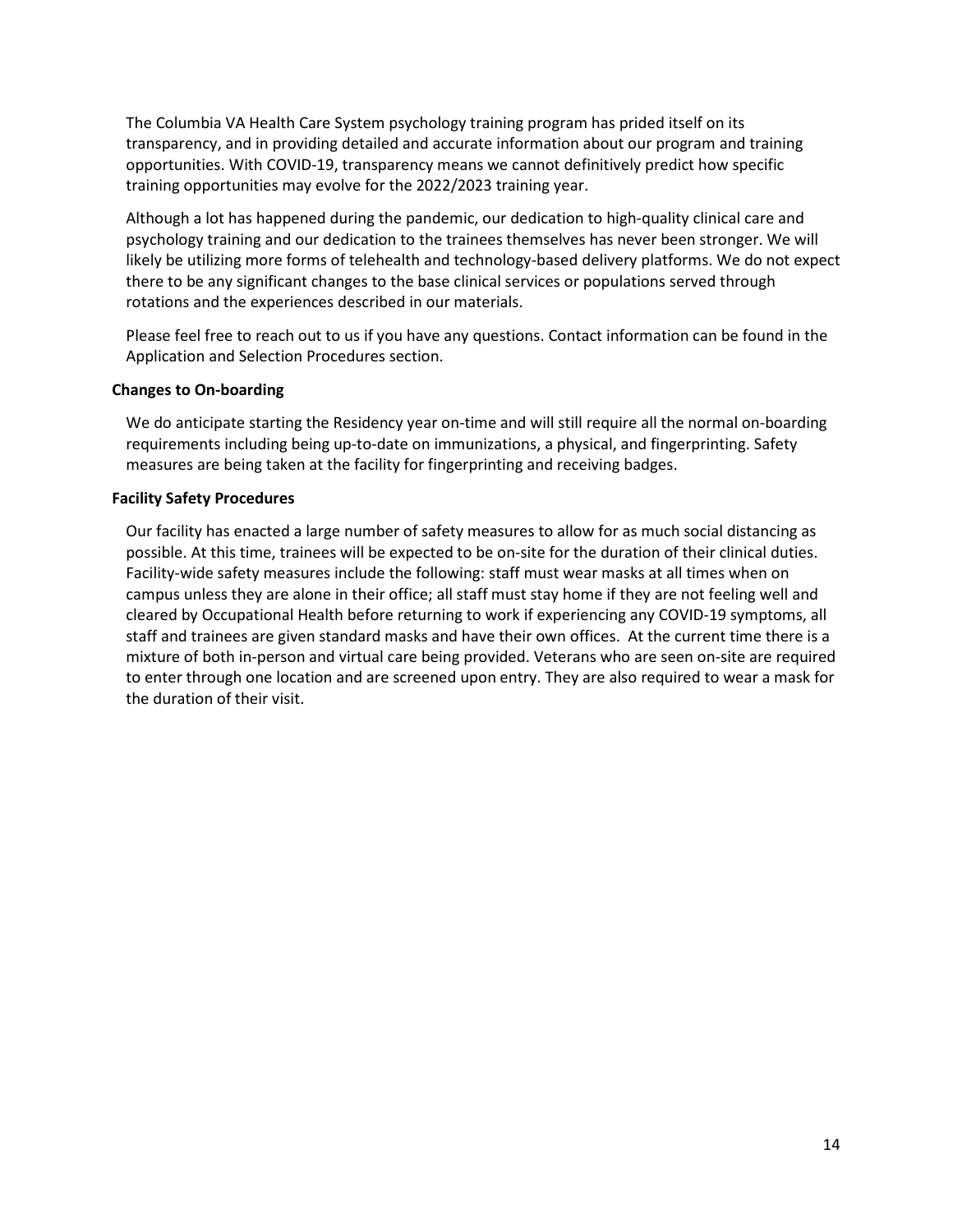## **The Setting**

### **Living in Columbia, South Carolina**



Columbia is the capital city of South Carolina and is the second-largest city in the state with a population of 132,236. It is also a college town and home to the University of South Carolina which is the largest university in the state. The cost of living in Columbia is generally lower than the national average and traffic is minimal. The city is within a couple hours' drive to the Atlantic coast and beaches or the Blue Ridge Mountains. The winters are mild, and summers are hot. Staff enjoy weekend trips to Savannah, Georgia; Atlanta, Georgia; Charleston, SC; Greenville, SC; Myrtle Beach, SC; Asheville, NC; and Charlotte, NC. Outdoor enthusiasts may enjoy visiting Congaree National Park and boating and fishing at Lake Murray. Columbia offers a variety of festivals, sporting events, concerts, restaurants, and parks to enjoy. The revitalized downtown area includes art galleries, museums, theaters, and a variety of entertainment options.

Columbia is a community that celebrates diversity. There are a variety of art and cultural activities held in and near the Columbia area. Events celebrating heritage and contributions of various ethnic cultures are held throughout the year. Some of these events include the Greek Festival, Jubilee Festival of Black History and Culture, Columbia International Festival, and the Columbia Latin Festival. Each October, Columbia hosts the SC Pride Festival which is the largest LGBT event held in the state and it has grown each year. Columbia is rich in African American history and culture. The city has strong and resilient African American neighborhoods and religious and educational institutions including Benedict College and Allen University.

Columbia offers an art and music scene that includes Columbia Museum of Art, local art galleries, the Koger Center for the Arts, Township auditorium, Colonial Life Arena, with many local venues hosting live music. Each year Columbia hosts the Indie Grits Film Festival, celebrating visionary and experimental culture of the Southeast through film, art, and music. This festival partners with the Nickelodeon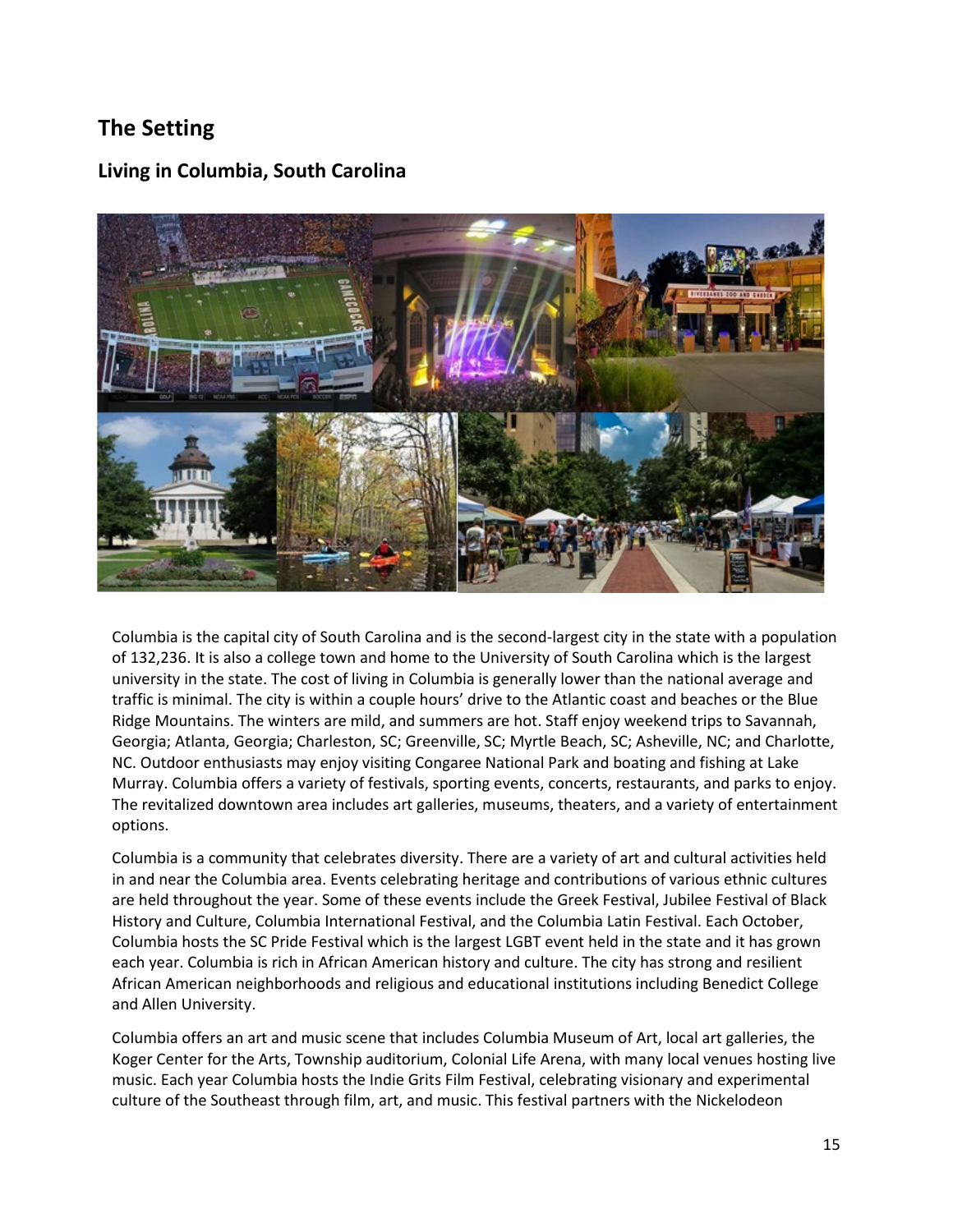Theatre, which is another Columbia landmark known for its independent films, curated series, and special community screenings. Sporting events include basketball at the Colonial Life Arena, football at Williams-Brice Stadium. The South Carolina State Museum also offers a planetarium, observatory with a 4-D theatre, while the Riverbanks Zoo and Garden is a 170-acre zoo, aquarium, and botanical garden with more than 2,000 animals that represent more than 350 species and 4,000 species of plants. Outdoor recreation is abundant with many areas available for hiking, canoeing, kayaking, fishing, water skiing, and other water sports.

Housing is readily available throughout many parts of the city within easy commuting distance from the medical center, which is located 6 miles from downtown.

The Columbia area is a major educational center in South Carolina. The area fosters training in academics at bachelor's, master's, and doctoral level programs. Area universities include the University of South Carolina, Columbia College, Columbia International University, Midlands Technical College, Limestone College, and South University. There is a state professional organization, the South Carolina Psychological Association, that trainees may join as student affiliates. The state organization holds an annual conference in Columbia, and trainees are encouraged to submit their research for the poster presentation.

### **Fun Facts about the Columbia Area**

- The Riverbanks Zoological Park houses multiple historical landmarks, including covered river bridge abutments dating back to the Civil War. The zoo also is one of less than a dozen zoos that have a permanent koala exhibit
- The Columbia Fireflies, the Minor League Baseball based in Columbia, SC, is named after the fireflies that live here
- The synchronous fireflies, that are in Congaree National Park, all light up at the same time and are only found in half a dozen places in the world
- Georgia O'Keefe, taught art at Columbia College in 1915
- Columbia is the second planned city in the US
- The Columbia Marionette Theater is one of only a handful of theaters dedicated to puppets
- The first textile mill run completely by electricity in the world is now the South Carolina State Museum
- Jasper Johns grew up in South Carolina and attended 3 semesters at the University of South Carolina prior to studying at Parsons School of Design

### **Diversity Mission Statement**

The Columbia VA Health Care System's Clinical Psychology Internship is deeply committed to fostering multicultural competence and diversity awareness. The overall goal of our training activities is to produce interns who conduct all professional activities with sensitivity to human diversity, including the ability to demonstrate knowledge, awareness, sensitivity, and skills when working with an increasingly diverse population. Additionally, as a Psychology Team, we are committed to a process of exploring how our biases, power, privilege, assumptions, and life experiences impact our clinical work. We are seeking candidates who share in our diversity mission statement and seek to further our collective efforts towards inclusion and equality for all people – Veterans and staff included. This is a daily, effortful process we are committed to.

### **\*See Data Tables Below**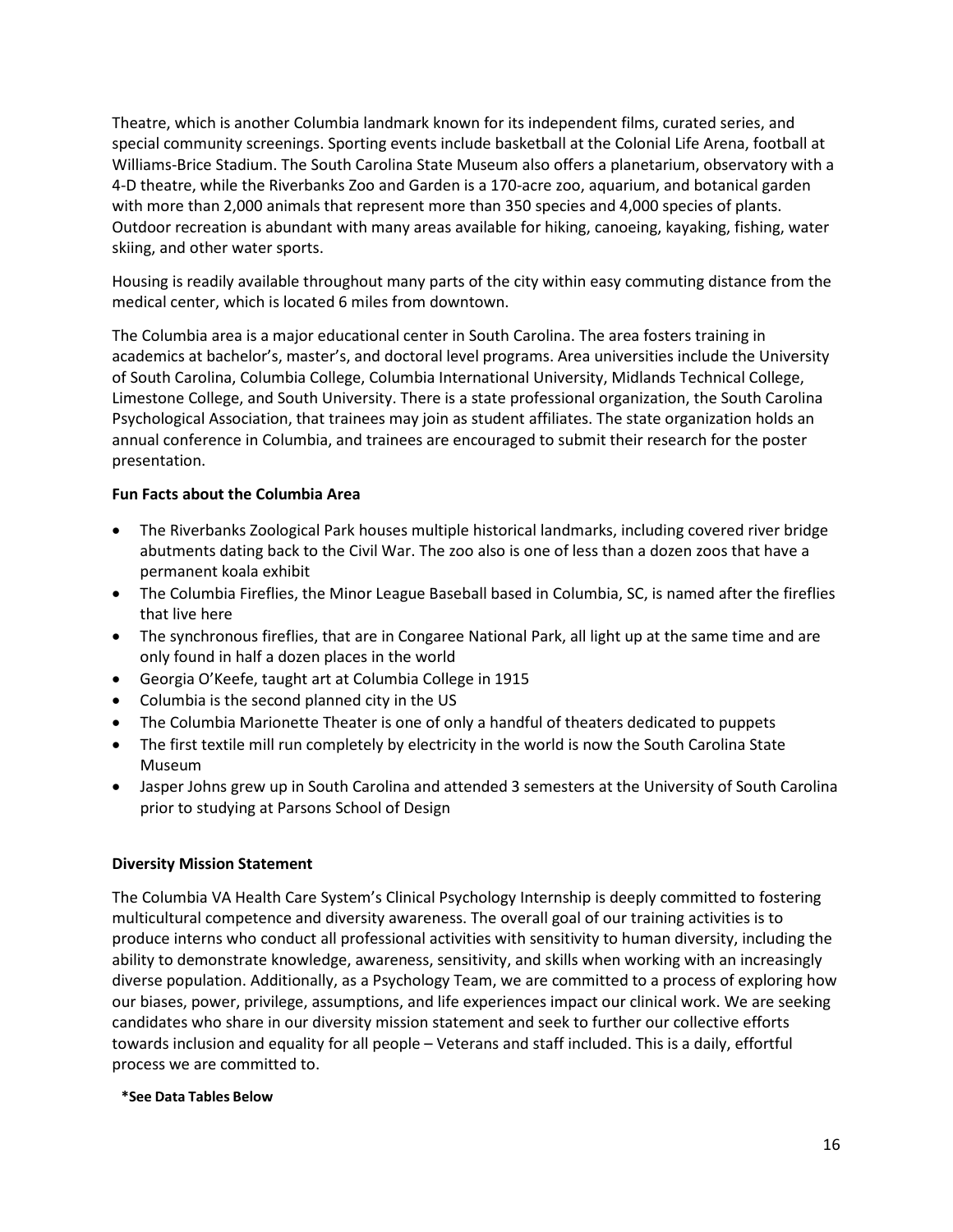## **Postdoctoral Residency Admissions, Support, and Initial Placement Data**

## **Postdoctoral Program Admissions Date Program Tables are updated: October 19, 2021**

**Briefly describe in narrative form important information to assist potential applicants in assessing their likely fit with your program. This description must be consistent with the program's policies on intern selection and practicum and academic preparation requirements:**

We seek applicants who have a sound clinical and scientific knowledge base from their academic program and internship; strong entry-level professional skills in standard assessment, intervention, and research techniques; and the personal characteristics necessary to function well as a doctoral-level professional in a medical center environment. Ourselection criteria focus on all aspects of the application materials, with emphases placed upon background training and experience and an applicant's articulation of training goals and professional aspirations (i.e., health psychology). We seek the best fit between applicants and our training program.

The mission of the Psychology Postdoctoral Residency Program is to provide the postdoctoral resident with the opportunity to refine basic clinical skills to become a fully functioning clinical psychologist. In addition, the resident will have an opportunity to develop and utilize consultation and behavioral health skills needed while providing mental health services in a primary care setting. The model for providing these services, the Patient Aligned Care Team (PACT)/Behavioral Health Model, encourages the postdoctoral resident to provide services that are evidence-based, timely, strength-based, and sensitive to the needs of the Veteran.

### **Describe any other required minimum criteria used to screen applicants:**

- 1. Completion of doctoral degree, including defense of dissertation, from a clinical or counseling psychology doctoral programs accredited by the American Psychological Association (APA) before the start date of the residency
- 2. Completion of an APA-accredited psychology internship program
- 3. U.S. citizenship.
- 4. Matched postdoctoral residents are subject to fingerprinting, background checks, and a urine drug screen.
- 5. Male applicants born after 12/31/1959 must have registered for the draft by age 26

**\*\*\* Failure to meet these qualifications could nullify an offer to an applicant.**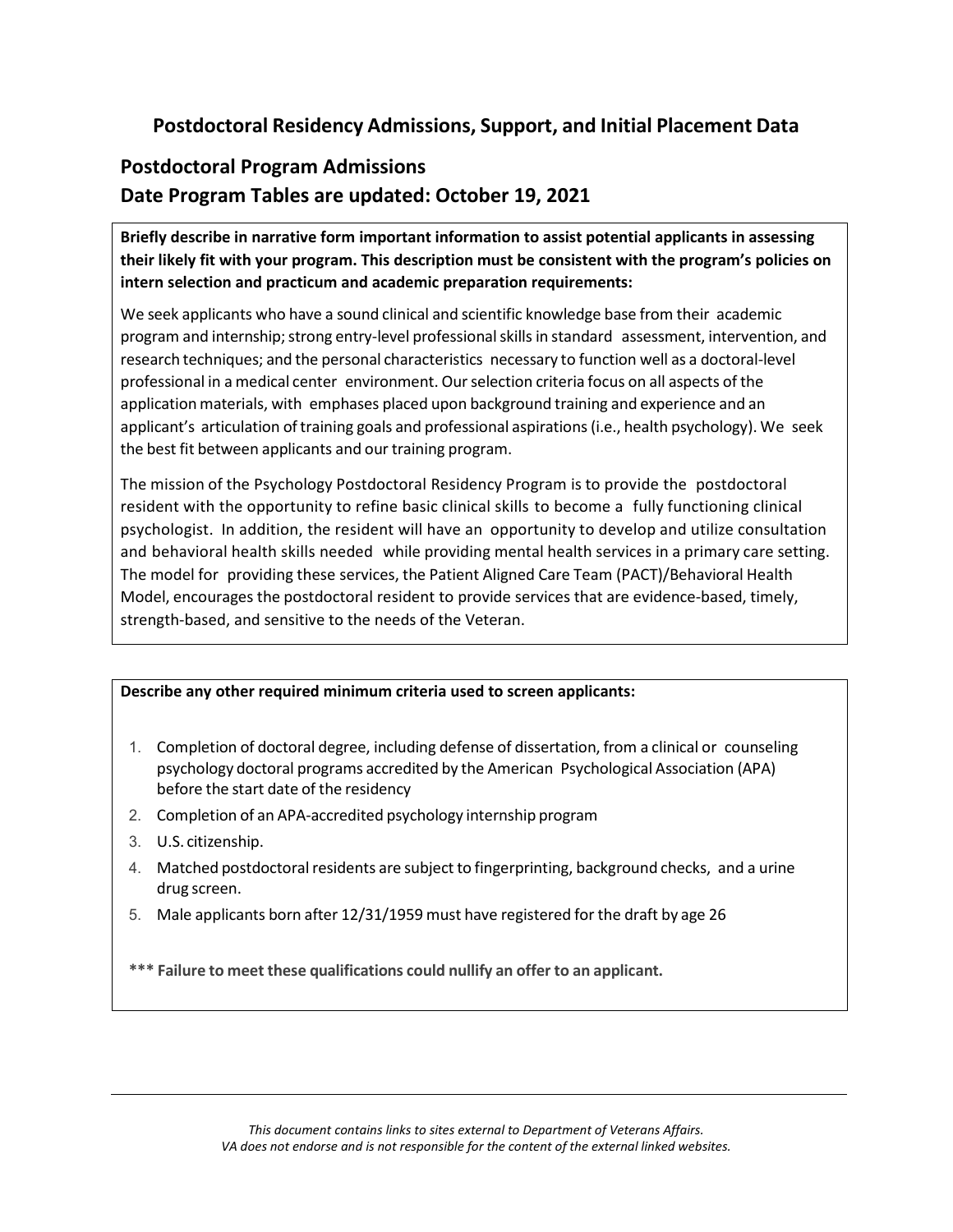# **Financial and Other Benefit Support for Upcoming Training Year\***

| Annual Stipend/Salary for Full-time Residents                                                                                                                                                                                                                                                                                                                                                                                                                                                                                                                                                                                  | \$46,222.00                                |           |  |
|--------------------------------------------------------------------------------------------------------------------------------------------------------------------------------------------------------------------------------------------------------------------------------------------------------------------------------------------------------------------------------------------------------------------------------------------------------------------------------------------------------------------------------------------------------------------------------------------------------------------------------|--------------------------------------------|-----------|--|
| Annual Stipend/Salary for Half-time Residents                                                                                                                                                                                                                                                                                                                                                                                                                                                                                                                                                                                  | N/A                                        |           |  |
| Program provides access to medical insurance for resident?                                                                                                                                                                                                                                                                                                                                                                                                                                                                                                                                                                     | <b>Yes</b>                                 | <b>No</b> |  |
| If access to medical insurance is provided:                                                                                                                                                                                                                                                                                                                                                                                                                                                                                                                                                                                    |                                            |           |  |
| Trainee contribution to cost required?                                                                                                                                                                                                                                                                                                                                                                                                                                                                                                                                                                                         | Yes                                        | No        |  |
| Coverage of family member(s) available?                                                                                                                                                                                                                                                                                                                                                                                                                                                                                                                                                                                        | Yes                                        | No        |  |
| Coverage of legally married partner available?                                                                                                                                                                                                                                                                                                                                                                                                                                                                                                                                                                                 | <b>Yes</b>                                 | <b>No</b> |  |
| Coverage of domestic partner available?                                                                                                                                                                                                                                                                                                                                                                                                                                                                                                                                                                                        | Yes                                        | <b>No</b> |  |
| Hours of Annual Paid Personal Time Off (PTO and/or Vacation)                                                                                                                                                                                                                                                                                                                                                                                                                                                                                                                                                                   | 104 hours<br>(4 hours every<br>pay period) |           |  |
| Hours of Annual Paid Sick Leave                                                                                                                                                                                                                                                                                                                                                                                                                                                                                                                                                                                                | 104 hours<br>(4 hours every<br>pay period) |           |  |
| In the event of medical conditions and/or family needs that require extended<br>leave, does the program allow reasonable unpaid leave to interns/residents in<br>excess of personal time off and sick leave?                                                                                                                                                                                                                                                                                                                                                                                                                   | <b>Yes</b>                                 | <b>No</b> |  |
| Other Benefits (please describe):                                                                                                                                                                                                                                                                                                                                                                                                                                                                                                                                                                                              |                                            |           |  |
| Residents are entitled to 10 federal holidays and earn sick leave and vacation days at a rate of four hours<br>of each per two-week pay period. Residents are encouraged to use all their annual leave before<br>completion of the training year. Unused sick leave may be applied to future federal employment.<br>Additional leave may be approved for attendance at conferences and workshops or other continuing<br>education activities. Postdoctoral residents are not covered by Federal Employee retirement and are not<br>eligible for federal life insurance benefits but are eligible for health insurance benefits |                                            |           |  |

\*Note. Programs are not required by the Commission on Accreditation to provide all benefits listed in this table